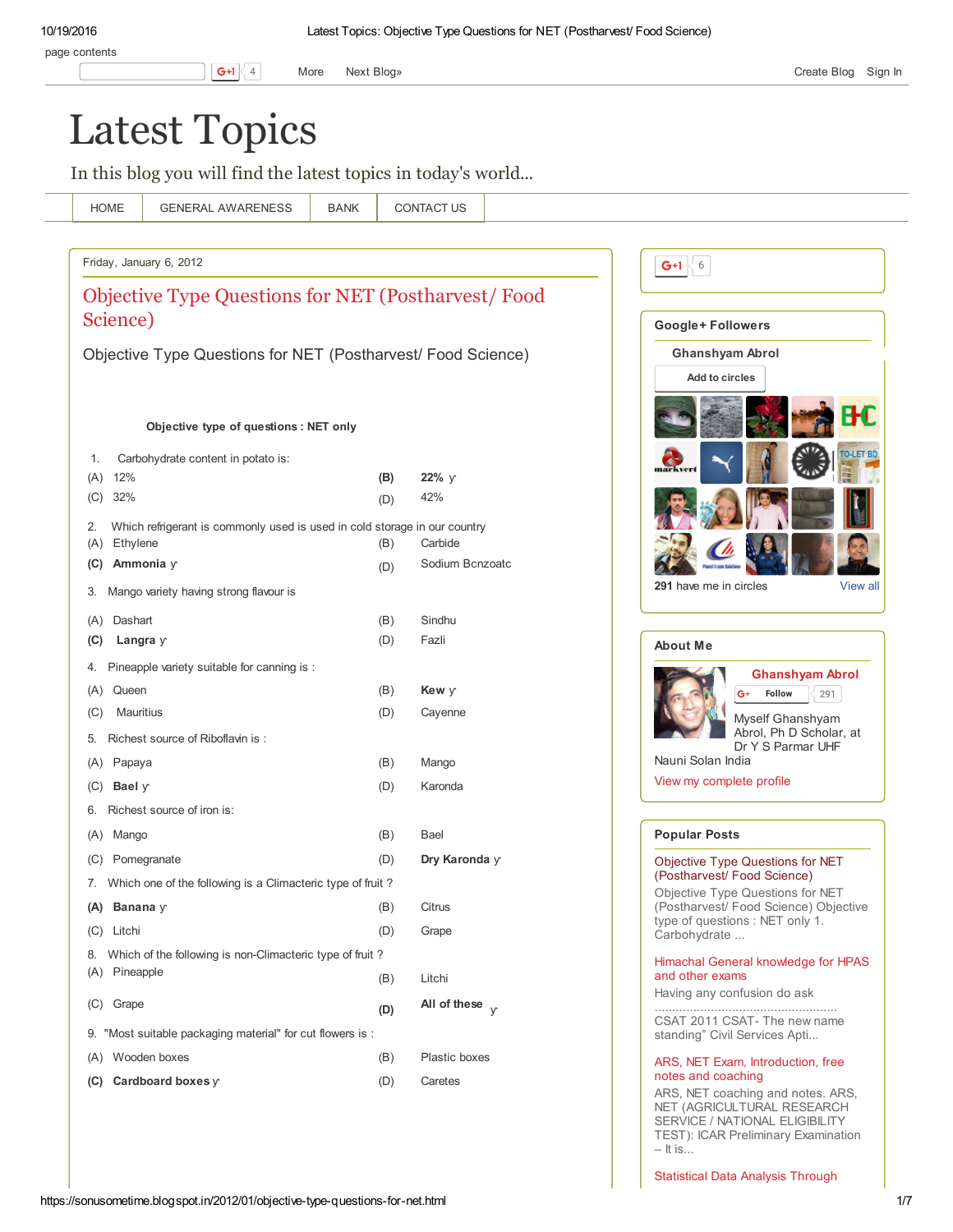| 10. Emission of Ethylene during transportation of cut flowers cause a disorder which called as:<br>(A) Bud opening | (B) | Sleepiness $\vee$    |
|--------------------------------------------------------------------------------------------------------------------|-----|----------------------|
| (C) Bent neck                                                                                                      | (D) | Calyx splitting      |
| 11. First commodity for which grading and marketing rules were framed is                                           |     |                      |
| (A) Tomato                                                                                                         | (B) | Mango                |
| $(C)$ Grape $y$                                                                                                    | (D) | Onion                |
| 12. Which is the precursor of Ethylene?                                                                            |     |                      |
| (A) Tryptophane                                                                                                    | (B) | Methionine $y$       |
| $(C)$ ABA                                                                                                          | (D) | IAA                  |
| 13. Cauliflower curds can be stored for a month at -                                                               |     |                      |
| (A) O°C with 85-90% RH $\vee$                                                                                      | (B) | 15°C with 60-80% RH  |
| (C) 15 °C with 60-65% RH                                                                                           | (D) | 20 °C with 50-70% RH |
| 14. For curing, sweet potato are kept for 10 days at:                                                              |     |                      |
| (A) 25 °C and 85% RH                                                                                               | (B) | 40°C and 70% RH      |
| (C) 80 "C and 30% RH $\gamma$                                                                                      | (D) | 30 °C and 80% RH     |
| 15. "Elephant's Foot Yam" is rich source of Vitamin:                                                               |     |                      |
|                                                                                                                    |     |                      |
| (A) A and B $\vee$                                                                                                 | (B) | B and C              |
| $(C)$ C and D                                                                                                      | (D) | Only B               |
| 16. Tomato fruits for canning are harvested at:                                                                    |     |                      |
| (A) Mature green stage                                                                                             | (B) | Red ripe stage y     |
| (C) Immature green stage                                                                                           | (D) | Half-ripe/pink stage |
| 17. Which chemical is used for controlling sprouting of onions in storage?                                         |     |                      |
| (A) Maleic Hydrazide (MH) $\gamma$                                                                                 | (B) | Ethylene $(C_2H_4)$  |
| $(C)$ GA,                                                                                                          | (D) | All of these         |
| 18. Melons for distant marketing arc picked at:                                                                    |     |                      |
| (A) Half-slip stage                                                                                                | (B) | Full-slip stage      |
| (C) Green mature stage $y$                                                                                         | (D) | None of these        |
| 19. For distant marketing, tomato fruits are harvested at:                                                         |     |                      |
| (A) Immature green stage                                                                                           | (B) | Mature green stage y |
| (C) Turning stage                                                                                                  | (D) | Red ripe stage       |
| 20. For Low Sugar content, potato tubers are stored at:                                                            |     |                      |
| $(A) 5^{\circ}C$                                                                                                   | (B) | 10 $\degree$ C y     |
| $(C)$ 15°C                                                                                                         | (D) | $20^{\circ}$ C       |
| 21. For long-term storage, potato should be stored at:                                                             |     |                      |
| $(A)$ 0-5°C                                                                                                        | (B) | $5-10^{\circ}$ C     |
| $(C)$ 10-15°C                                                                                                      | (D) | 15-20°C y            |
| 22. Tomato fruits for processing, are picked at:                                                                   |     |                      |
| (A) Pink stage                                                                                                     | (B) | Hard ripe stage y    |
| (C) Over ripe stage                                                                                                | (D) | Mature stage         |
| 23. For longer storage of cucumber fruits, the temperature should be                                               |     |                      |
| $(A) 5^{\circ}C$                                                                                                   | (B) | $10^{\circ}$ C       |
| (C) $20^{\circ}$ C $\vee$                                                                                          | (D) | $25^{\circ}$ C       |
| 24. The Limiting Amino acid in green vegetables is :                                                               |     |                      |
| (A) Arginine                                                                                                       | (B) | Lysine               |
| (C) Methionine y                                                                                                   | (D) | Tryptophan           |
| 25. Which is the staple vegetable in Indian diet?                                                                  |     |                      |



'Agris' [software](https://sonusometime.blogspot.in/2011/10/statistical-data-analysis-through-agris.html)

There were two different application of this software, which are to be run one by one for statistical data analysis. These applications ar...

Atif Aslam songs on [YouTube](https://sonusometime.blogspot.in/2012/02/atif-aslam-songs-on-youtube.html)

Yes here I am enclosing links of Atif Aslam songs from YouTube. I hope you like all these... 1. Rona Chanda... from Punjabi movee...Mel K...



Learn [Microsoft](https://sonusometime.blogspot.in/2011/12/learn-microsoft-access-part-i.html) Access – Part I

Learn Microsoft Access – Part I Microsoft Access is very important for the

offices, universities and other institutions. So, I am going to...

#### ARS NET objective type [questions](https://sonusometime.blogspot.in/2013/04/ars-net-objective-type-questions.html)

1. Which pigment is present in tomato – Lycopene 2. The discoverer of microbial world was : ...

### Uttarakhand AAO and ADO (Agriculture [Development](https://sonusometime.blogspot.in/2011/12/uttarakhand-ado-agriculture-development.html) Officer) Result

Uttarakhand AAO \$ ADO (Agriculture Development Officer) Result has been announced on 23/12/2011. Uttarakhand is announcing recruitment in ...

### How to recover [shortcuts](https://sonusometime.blogspot.in/2011/05/how-to-recover-shortcuts-from-virous.html) from a virus infected pendrive

Have your pen-drive corrupted, your valuable data is not appearing on pendrive then there is no need of panic, you can recover your valuabl...

#### How to clear bank exam: A unique and simple [approach](https://sonusometime.blogspot.in/2011/09/how-to-clear-bank-exam-unique-and.html)

At present banking sector is growing with faster rate and this sectors generating thousands of jobs each year and they need millions of vol...

### **Categories**

[ARS](https://sonusometime.blogspot.in/search/label/ARS%20NET) NET (1) Atif [Aslam](https://sonusometime.blogspot.in/search/label/Atif%20Aslam%20songs) songs (1)  $Bank$ Exam Model [Question](https://sonusometime.blogspot.in/search/label/Bank%20Exam%20Model%20Question%20Papers) Papers (4) Bank [Recruitment](https://sonusometime.blogspot.in/search/label/Bank%20Recruitment) (4) best site in [USA](https://sonusometime.blogspot.in/search/label/best%20site%20in%20USA) (1) (1) Equipments (1) [Facebook](https://sonusometime.blogspot.in/search/label/Facebook) (2) facebook Food [Science](https://sonusometime.blogspot.in/search/label/Food%20Science) (1) [fruit](https://sonusometime.blogspot.in/search/label/fruit) (1) **General** [Awareness](https://sonusometime.blogspot.in/search/label/General%20Awareness) (4) [Google](https://sonusometime.blogspot.in/search/label/Google%20%2B) + (1) Google [Adsense](https://sonusometime.blogspot.in/search/label/Google%20Adsense) (2) [Google](https://sonusometime.blogspot.in/search/label/Google%20Panda) Panda (1) [AGRIS](https://sonusometime.blogspot.in/search/label/AGRIS) (1) All [versions](https://sonusometime.blogspot.in/search/label/All%20versions%20of%20Why%20This%20KolaVeri%20di) of Why This KolaVeri di (1) [Apple](https://sonusometime.blogspot.in/search/label/Apple) (1) [apricot](https://sonusometime.blogspot.in/search/label/apricot%20wine) w ine (1) [Arithmatics](https://sonusometime.blogspot.in/search/label/Arithmatics) (1) [ARS](https://sonusometime.blogspot.in/search/label/ARS) (1) [Biotechnology](https://sonusometime.blogspot.in/search/label/Biotechnology) (1) [Cartoons](https://sonusometime.blogspot.in/search/label/Cartoons%20in%20India) in India (1) [CDS](https://sonusometime.blogspot.in/search/label/CDS) (1) [China](https://sonusometime.blogspot.in/search/label/China) (1) Civil [services](https://sonusometime.blogspot.in/search/label/Civil%20services%20exams) exams (1) Clarical Bank Exam (1) [colour](https://sonusometime.blogspot.in/search/label/colour) (1) [comparison](https://sonusometime.blogspot.in/search/label/Clarical%20Bank%20Exam) (1) [Course](https://sonusometime.blogspot.in/search/label/Course%20conent) conent (1) [CSAT](https://sonusometime.blogspot.in/search/label/CSAT) (1) [Current](https://sonusometime.blogspot.in/search/label/Current%20Topics) Topics (1) [Definition](https://sonusometime.blogspot.in/search/label/Definition) (1) Dow nload free full version of [antivirus](https://sonusometime.blogspot.in/search/label/Download%20free%20full%20version%20of%20antivirus) (1) [English](https://sonusometime.blogspot.in/search/label/English) popular (1) [fasebook](https://sonusometime.blogspot.in/search/label/fasebook%20safe) safe (1) [FB](https://sonusometime.blogspot.in/search/label/FB) (1) [features](https://sonusometime.blogspot.in/search/label/features) (1) [Google](https://sonusometime.blogspot.in/search/label/Google%20Plus) Plus (1) [Grammar](https://sonusometime.blogspot.in/search/label/Grammar) (1) [HAS](https://sonusometime.blogspot.in/search/label/HAS) (1) [health](https://sonusometime.blogspot.in/search/label/health) (1) [higest](https://sonusometime.blogspot.in/search/label/higest%20ODI%20score) ODI score (1) [History](https://sonusometime.blogspot.in/search/label/History) (1) [IAS](https://sonusometime.blogspot.in/search/label/IAS) (1) IIT JEE-2011 (1) [Kontera](https://sonusometime.blogspot.in/search/label/Kontera) (1) [laboratory](https://sonusometime.blogspot.in/search/label/IIT%20JEE-2011) (1) [Latest](https://sonusometime.blogspot.in/search/label/Latest%20Jobs) Jobs (1) Latest UPSC [interview](https://sonusometime.blogspot.in/search/label/Latest%20UPSC%20interview) (1) [Learn](https://sonusometime.blogspot.in/search/label/Learn) (1) [MCQ](https://sonusometime.blogspot.in/search/label/MCQ) (1)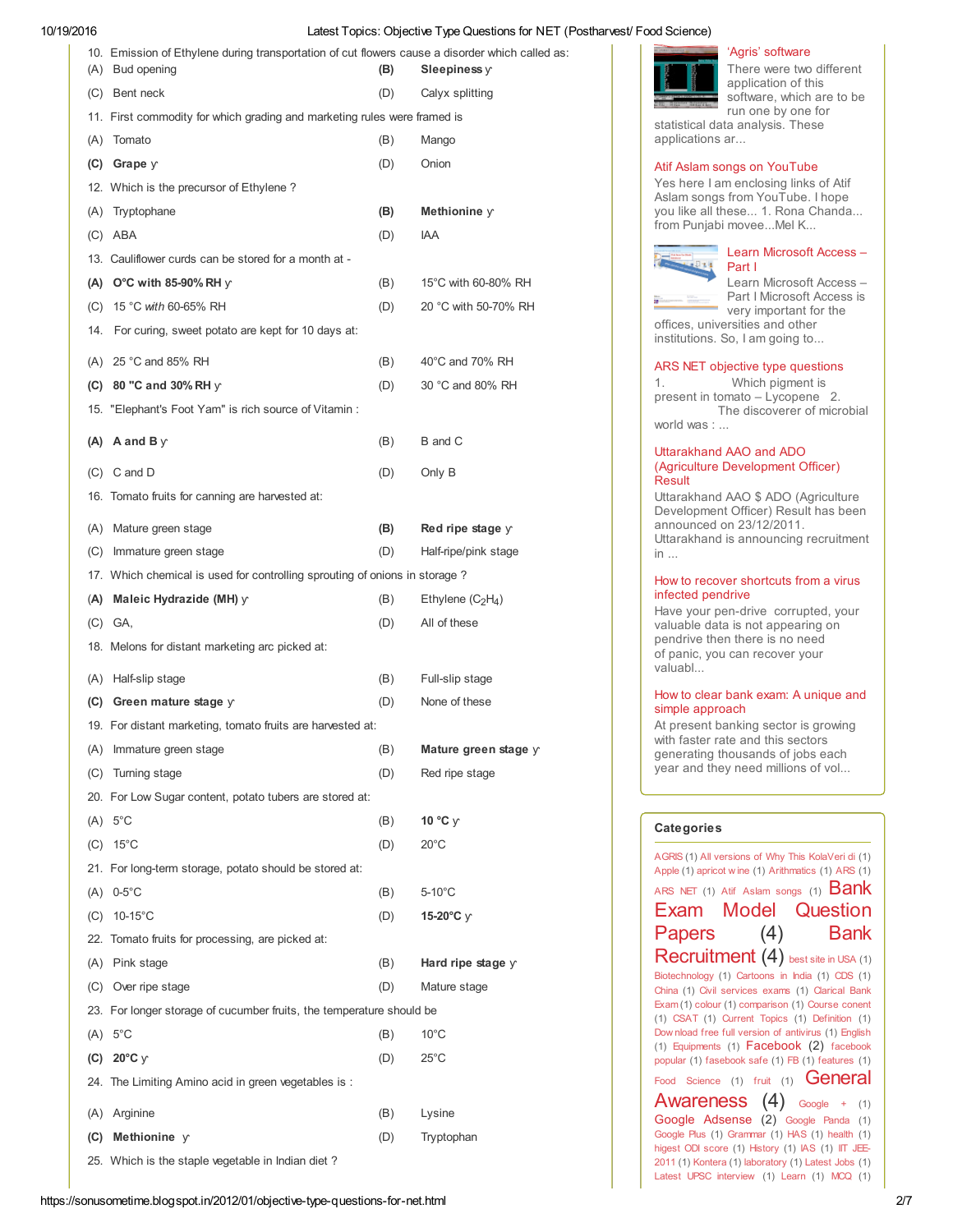| $\overline{\mathbf{c}}$ | Tomato<br>Potato $\sqrt{ }$                                                                    | (B)<br>(D) | Cauliflower<br>Chilli         | Microsoft Access (1) Microsoft Security Essential<br>$(1)$ NET $(1)$ NET sylabus $(2)$ notes $(1)$<br>Objective Type Questions for NET (2) |
|-------------------------|------------------------------------------------------------------------------------------------|------------|-------------------------------|--------------------------------------------------------------------------------------------------------------------------------------------|
|                         | 26. Spinach is rich in:                                                                        |            |                               | Paper (1) Part-1(1) Pen-drive (1) plum wine (1) PO<br>Bank Exam (1) Popular Cartoons (1) Postharvest                                       |
|                         | (A) Vitamin A $\gamma$                                                                         | (B)        | Vitamin B                     | (1) production technology (1) Reasoning (1)                                                                                                |
|                         | (C) Vitamin C                                                                                  | (D)        | Vitamin E                     | recover (1) reuirements (1) Social cum business<br>search engine (1) Solved Paper (3)                                                      |
|                         | 27. Which bean is used for extraction of gum?                                                  |            |                               | Songs (1) Statistical Data Analysis (1) Straw berry                                                                                        |
|                         | (A) Broad bean                                                                                 | (B)        | Cluster bean $\gamma$         | wine (1) Sweet and Dry Vermouth (1) Synonyms<br>(1) taste (1) Three Factor (1) Top Secretes Points                                         |
| (C)                     | French bean                                                                                    | (D)        | Hyacinth bean                 | (1) Top sites of India (1) Two Factor (1) Vermouth<br>(1) Video of Double centuary of Virender Sehw ag                                     |
|                         | 28. Chillies are rich source of:                                                               |            |                               | (1) Virender Sehwag made a world record (1)                                                                                                |
|                         | (A) Vitamin A                                                                                  | (B)        | Vitamin C                     | Virus (1) Why This KolaVeri di (1) Wild Apricot<br>Vermouth $(1)$ <b>world</b> $(2)$ world record $(1)$                                    |
|                         | (C) Vitamin A and C $\vee$                                                                     | (D)        | Vitamin E                     | www.couponsplusdeals.com(1) YouTube (2)                                                                                                    |
|                         | 29. Red colour of carrot is due to:                                                            |            |                               |                                                                                                                                            |
| (A)                     | Lycopene                                                                                       | (B)        | Anthocyanin                   |                                                                                                                                            |
| (C)                     | Carotene                                                                                       | (D)        | Quercetin                     |                                                                                                                                            |
|                         | 30. Vegetables are subjected to drying after:                                                  |            |                               |                                                                                                                                            |
|                         | (A) Sulfuring                                                                                  | (B)        | Sulphitation                  |                                                                                                                                            |
| (C)                     | <b>Blanching</b> $\gamma$                                                                      | (D)        | None of these                 |                                                                                                                                            |
|                         | 31. Yellow coloured vegetables are rich source                                                 |            |                               |                                                                                                                                            |
|                         | (A) Vitamin A $\gamma$                                                                         | (B)        | Vitamin B                     |                                                                                                                                            |
|                         | (C) Vitamin C                                                                                  | (D)        | Vitamin D                     |                                                                                                                                            |
| 32.                     | Father of modern Refrigeration is:                                                             |            |                               |                                                                                                                                            |
| (A)                     | James Harrison (1851) $\gamma$                                                                 | (B)        | Gane (1934)                   |                                                                                                                                            |
| (C)                     | Wade, N.L. (1984)                                                                              | (D)        | Wang (1986)                   |                                                                                                                                            |
|                         | 33. Benzoic Acid is most effective to:                                                         |            |                               |                                                                                                                                            |
| (A)                     | Mould                                                                                          | (B)        | Yeast y                       |                                                                                                                                            |
| (C)                     | Bacteria                                                                                       | (D)        | Virus                         |                                                                                                                                            |
|                         | 34. According to FPO, the maximum limit of SO <sub>2</sub> allowed in squashes and cordials is |            |                               |                                                                                                                                            |
|                         | (A) 350 ppm $\gamma$                                                                           | (B)        | 500 ppm                       |                                                                                                                                            |
|                         | (C) 1000 ppm                                                                                   | (D)        | 600 ppm                       |                                                                                                                                            |
|                         | 35. The toxicity of SO <sub>2</sub> is increase at:                                            |            |                               |                                                                                                                                            |
| (A)                     | Low temperature                                                                                | (B)        | High temperature $\gamma$     |                                                                                                                                            |
| (C)                     | Moderate temperature                                                                           | (D)        | No effect of temperature      |                                                                                                                                            |
|                         | 35. Concentration of SO <sub>2</sub> in concentrated juice is;                                 |            |                               |                                                                                                                                            |
|                         | (A) 500 ppm                                                                                    | (B)        | 1000 ppm                      |                                                                                                                                            |
|                         | (C) 1500 ppm $y$                                                                               | (D)        | 350 ppm                       |                                                                                                                                            |
|                         | 36. SO <sub>2</sub> content in pure KMS is :                                                   |            |                               |                                                                                                                                            |
|                         | $(A)$ 25.5%                                                                                    | (B)        | 75.5%                         |                                                                                                                                            |
|                         | $(C)$ 78.2%                                                                                    | (D)        | 57.7% y                       |                                                                                                                                            |
|                         | 37. Enzyme responsible for converting pectin into pectic acid is :                             |            |                               |                                                                                                                                            |
|                         | (A) Pectinase                                                                                  | (B)        | Proto-peclinase               |                                                                                                                                            |
|                         | (C) Pectic Methyl Esterase (PME) $\gamma$                                                      | (D)        | Poly Galucturonase            |                                                                                                                                            |
|                         | 38. Enzyme responsible for converting protopectin into pectin is:                              |            |                               |                                                                                                                                            |
|                         | (A) PME                                                                                        | (B)        | <b>Proto-pectinase</b> y      |                                                                                                                                            |
| (C)                     | Poly Galucturonase                                                                             | (D)        | Pecfmase                      |                                                                                                                                            |
|                         | 39. The term 'climacteric' is first used by;                                                   |            |                               |                                                                                                                                            |
|                         | (A) Gane (1934)                                                                                | (B)        | Kidd and West (1927) $\gamma$ |                                                                                                                                            |
|                         | <b>Cruess (1912)</b>                                                                           | (D)        | <b>Bleekar (1929)</b>         |                                                                                                                                            |
|                         |                                                                                                |            |                               |                                                                                                                                            |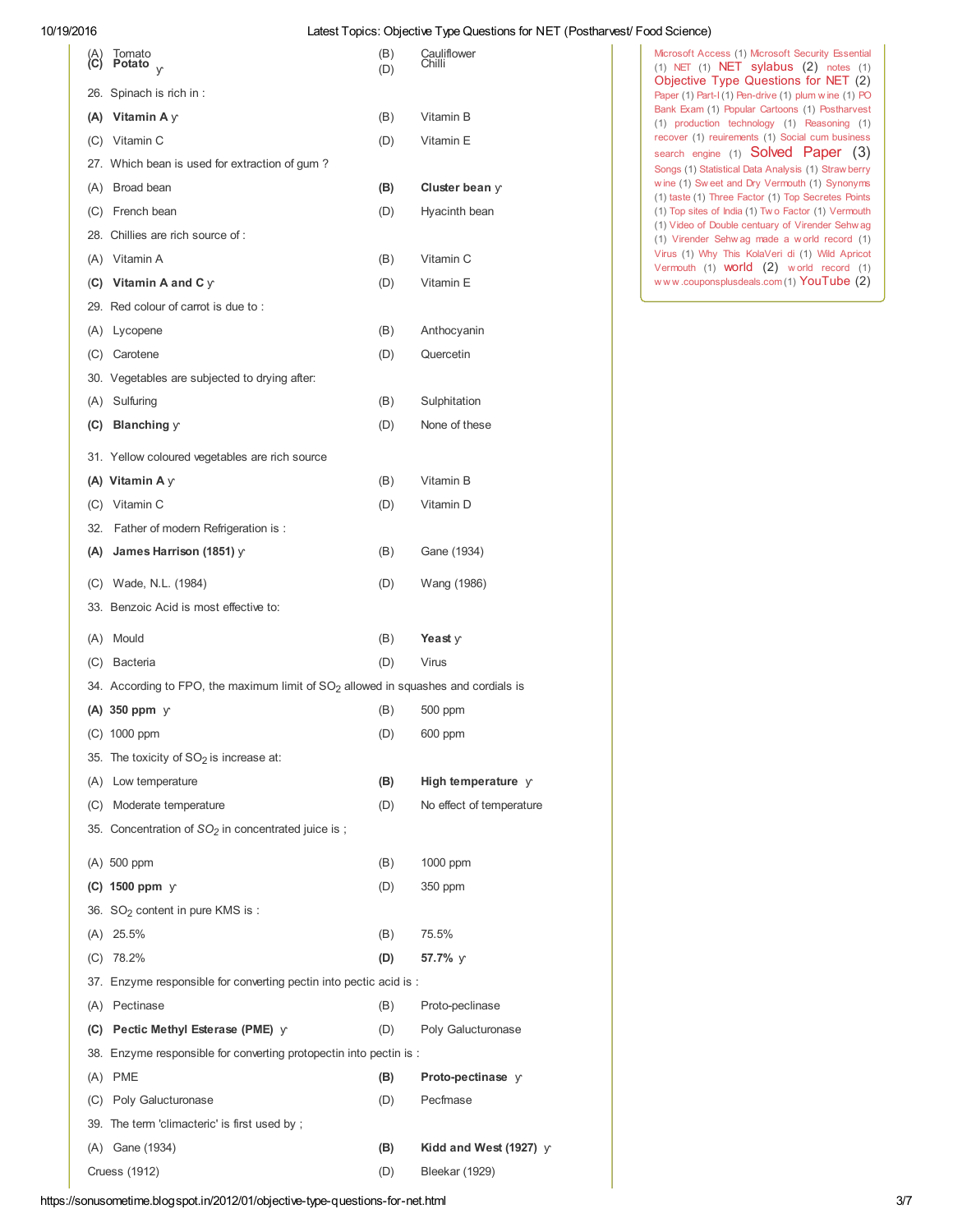|         | 40. O <sub>2</sub> requirement for Apple storage in Controlled Atmosphere (CA) is:                                        |     |                           |
|---------|---------------------------------------------------------------------------------------------------------------------------|-----|---------------------------|
|         | $(A) 2\%$                                                                                                                 | (B) | 3%y                       |
|         | (C) 5%                                                                                                                    | (D) | 7%                        |
|         | 41. Storage temperature for Asparagus is:                                                                                 |     |                           |
|         | (A) $0 - 5^{\circ}C$ y                                                                                                    | (B) | $5 - 7^\circ C$           |
|         | $(C)$ 7-11°C                                                                                                              | (D) | $10-15^{\circ}$ C         |
|         | 42. Storage temperature for Banana is:                                                                                    |     |                           |
|         | $(A) 5 - 10^{\circ}C$                                                                                                     | (B) | $10 - 15^{\circ}$ C       |
|         | (C) $15-16^{\circ}$ C y                                                                                                   | (D) | 20-21°C                   |
|         | 43. Vacuum cooling is most suitable for:                                                                                  |     |                           |
|         | (A) Fruits                                                                                                                | (B) | <b>Tubers</b>             |
|         | (C) Leafy vegetables $y$                                                                                                  | (D) | None of these             |
|         | 44. Vegetable which is not blanched before drying is :                                                                    |     |                           |
|         | (A) Cauliflower                                                                                                           | (B) | Palak                     |
|         | (C) Onion y                                                                                                               | (D) | Tomato                    |
|         | 45. Moisture content in dried vegetable is                                                                                |     |                           |
|         | $(A) 2\%$                                                                                                                 | (B) | $3\%$ y                   |
|         | (C) 5%                                                                                                                    | (D) | 6%                        |
|         | 45. Vitamin which is not found in Fruits and Vegetables is:                                                               |     |                           |
|         | (A) Vitamin A                                                                                                             | (B) | Vitamin B <sub>1</sub>    |
|         | (C) Vitamin $B_6$                                                                                                         | (D) | Vitamin $B_{12}$ y        |
|         | 46. Best maturity indices of orange is:                                                                                   |     |                           |
|         | $(A)$ TSS                                                                                                                 | (B) | Sugar %                   |
|         | $(C)$ Acid %                                                                                                              | (D) | Brix : arid ratio $y$     |
|         | 47. Bacteria which is used to absorb ethylene from storage chamber is:                                                    |     |                           |
|         | (A) Agrobacterium                                                                                                         | (B) | Mycobacterium y           |
|         | (C) Bacillus                                                                                                              | (D) | Azotobacter               |
|         |                                                                                                                           |     |                           |
|         | 48. Toughening effect on canned bean is due to                                                                            |     |                           |
| $(A)$ K |                                                                                                                           | (B) | Ca ƴ                      |
| $(C)$ S |                                                                                                                           | (D) | None of these             |
|         | 49. Agricultural produce (Grading and Marketing) Act (1937) is also                                                       |     |                           |
|         | (A) PFA Act                                                                                                               | (B) | <b>FPOAct</b>             |
|         | (C) Agmark Act y                                                                                                          | (D) | <b>ISIAct</b>             |
|         | 50. The term "three quarterful or full three quarter" is used to denote fruit maturity in which crop in<br>the following: |     |                           |
|         | $(A)$ Banana $\gamma$                                                                                                     | (B) | Mango                     |
|         | (C) Tomato                                                                                                                | (D) | Pineapple                 |
|         | 51. Storage of fruits and vegetables, where the gas composition is changed from that of normal                            |     |                           |
|         | atmosphere and a precise control is maintained over the atmospheric composition during storage                            |     |                           |
|         | period is known as :<br>(A) Controlled Atmospheric (CA) storage y                                                         | (B) | Modified Atmospheric (MA) |
|         |                                                                                                                           |     | storage                   |
|         | (C) Cold storage                                                                                                          | (D) | Hypobaric storage         |
|         | 52. During controlled atmospheric storage composition of which of the following set of gases is<br>controlled;            |     |                           |
|         | (A) $O_2 + N_2$                                                                                                           | (B) | $CO_2 + N_2$              |
|         | (C) $C_2H_4 + N_2$                                                                                                        | (D) | $CO2+O2$ y                |
|         | 53. At which pH fruits and vegetables are divided into acidic and non-acidic for thermal processing:                      |     |                           |
|         | $(A)$ 4.5 y                                                                                                               | (B) | 5.5                       |
| (C)     | 6.5                                                                                                                       | (D) | 7.5                       |
|         |                                                                                                                           |     |                           |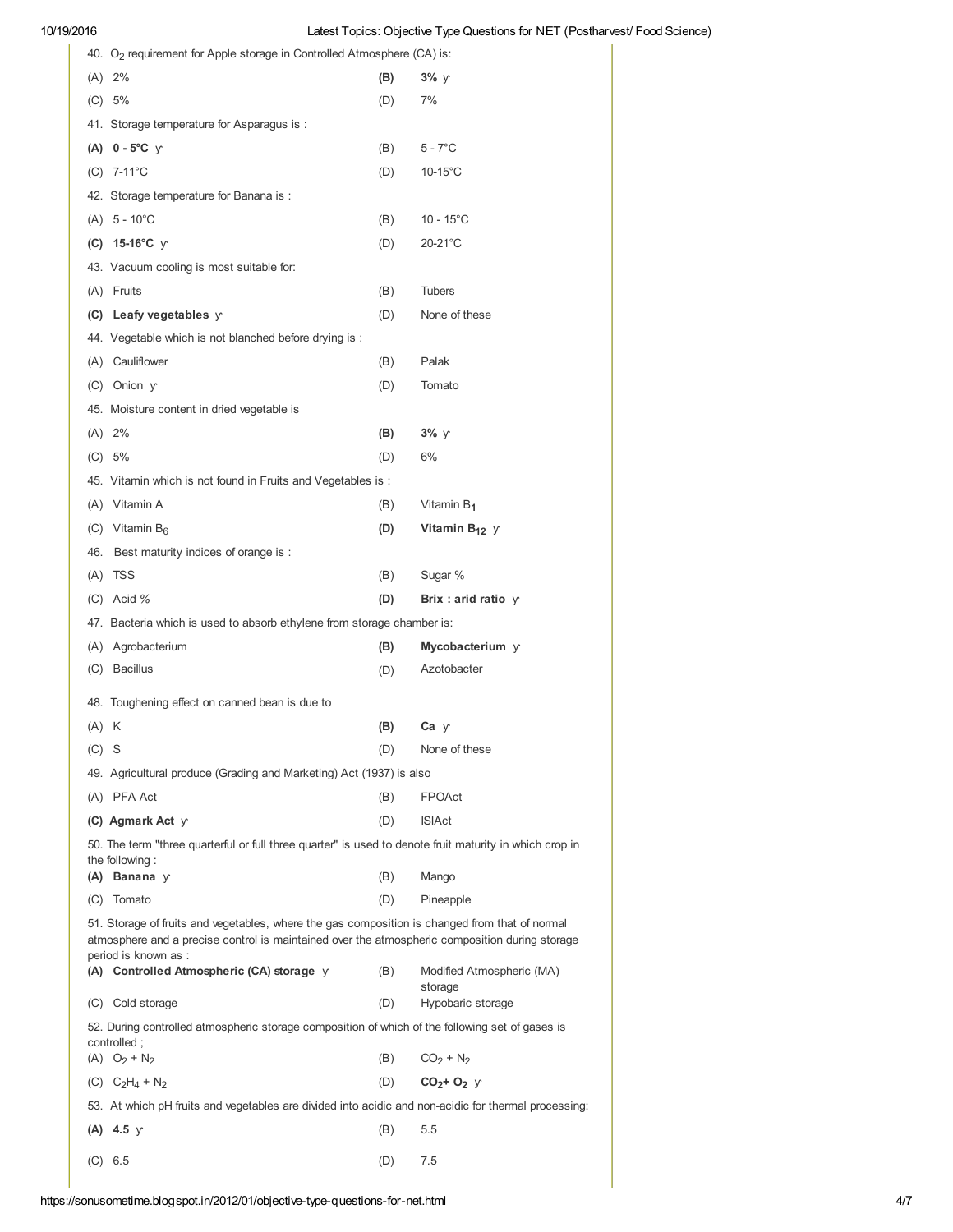| 54. In pre-cooling, water is mostly removed by:                 |     |                        |
|-----------------------------------------------------------------|-----|------------------------|
| (A) Convection                                                  | (B) | Conduction y           |
| (C) Radiation                                                   | (D) | None of these          |
| 55. Albinism is an important physiological disorder of:         |     |                        |
| (A) Plum                                                        | (B) | Peach                  |
| (C) Strawberry y                                                | (D) | Cherry                 |
| 56. Calliper grade is the maturity measurement for:             |     |                        |
| (A) Apple                                                       | (B) | Mango                  |
| (C) Banana $\gamma$                                             | (D) | Pineapple              |
| 57. Formation of absicission layer is maturity index of:        |     |                        |
| (A) Tomato                                                      | (B) | Leafy vegetables       |
| $(C)$ Melons $y$                                                | (D) | Onion                  |
| 58. What is the maturity index for Avocado?                     |     |                        |
| (A) Sugar content                                               | (B) | Acid content           |
| (C) TSS                                                         | (D) | Oil content $y$        |
| 59. Which of the following is biodegredable plastic?            |     |                        |
| (A) Poly propylene                                              | (B) | LDPE                   |
| (C) Polythene                                                   | (D) | Polyhydroxy butyrate y |
| 60. As fruits mature, the specific gravity will:                |     |                        |
| (A) Increase $\sqrt{ }$                                         | (B) | Decrease               |
| (C) Remains constant                                            | (D) | None of these          |
| 61. 'Solidity' is the maturity index for:                       |     |                        |
| (A) Root vegetables                                             | (B) | Seed vegetables        |
| (C) Leafy vegetables $y$                                        | (D) | Cucurbits              |
| 62. Leaf change is important maturity index for:                |     |                        |
| (A)<br>Bulbous vegetables y                                     | (B) | Seed vegetables        |
| Cucurbits<br>(C)                                                | (D) | Leafy vegetables       |
| 63. Mango fruits can be best stored at a temperature of         |     |                        |
| 8°C y<br>(A)                                                    | (B) | $16^{\circ}$ C         |
| $-4^{\circ}$ C<br>(C)                                           | (D) | $0^{\circ}$ C          |
| 64. Which of the following plant hormone is considered          |     |                        |
| as ripen<br>(A) Cytokinin                                       | (B) | GA <sub>3</sub>        |
| Ethylene y<br>(C)                                               | (D) | <b>IAA</b>             |
| 65. Bitterness in Citrus juice is due to                        |     |                        |
| (A) Sugar                                                       | (B) | Acid                   |
| (C) Glucosides                                                  | (D) | Vitamins               |
|                                                                 |     |                        |
| 66. Bitterness in peach is due to                               |     |                        |
| (A) Sugar                                                       | (B) | Malic acid             |
| (C) Hydrocyanin                                                 | (D) | Prunasin acid $\gamma$ |
| 67. Among the following, which is best maturity index for Grape |     |                        |
| (A) Size                                                        | (B) | Shape                  |
| (C) Colour                                                      | (D) | TSS y                  |
| 68. Toddy from coconut is prepared by:                          |     |                        |
| (A) Yeast                                                       | (B) | <b>Bacteria</b>        |
| Fungi (D)<br>(C)                                                | (D) | <b>Fermentation</b> y  |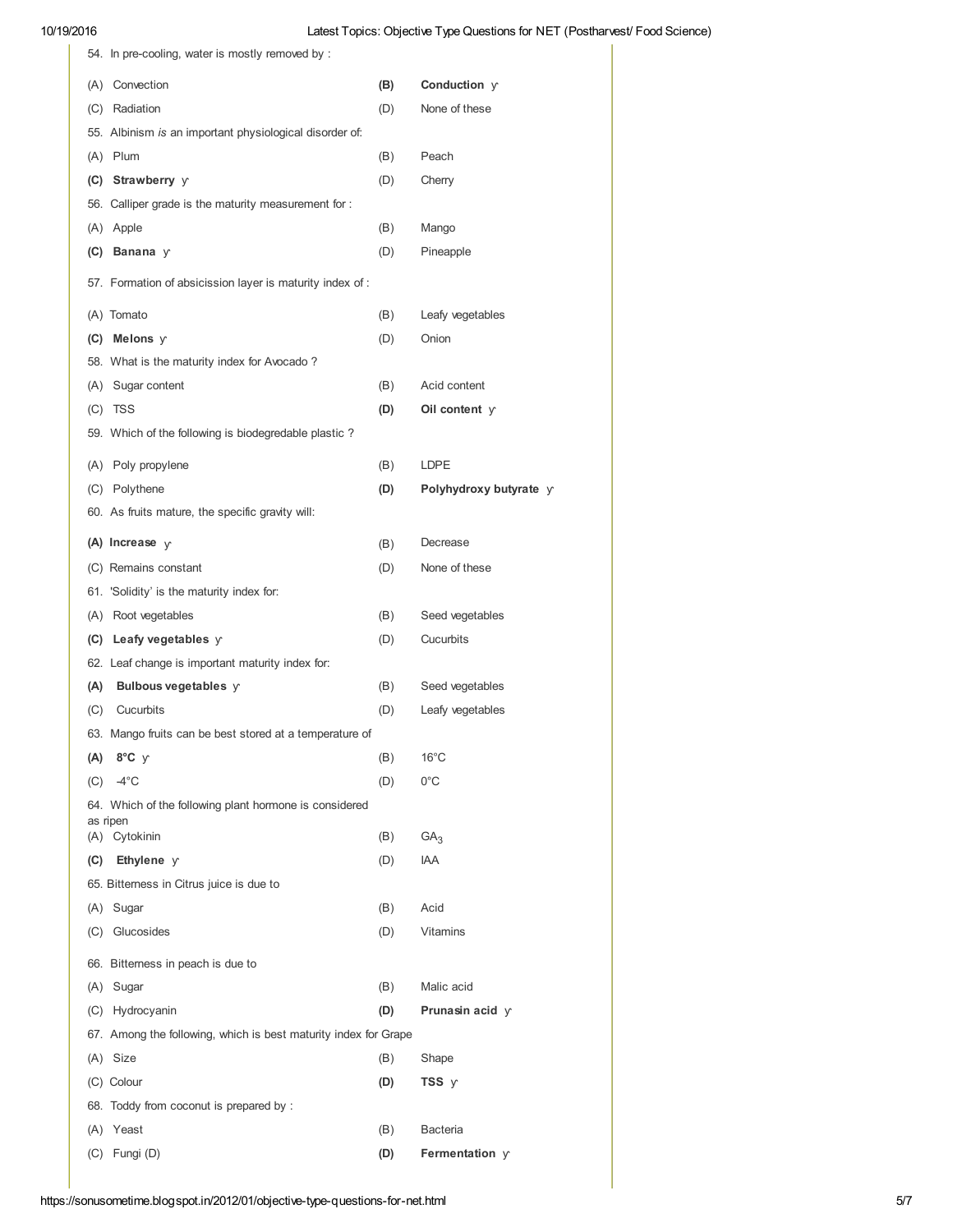| 69. Which of the following is non-climactric fruit?                     |     |                            |
|-------------------------------------------------------------------------|-----|----------------------------|
| (A) Apple                                                               | (B) | Banana                     |
| $(C)$ Grape $y$                                                         | (D) | Mango                      |
| 70. Maximum density of water is at a temperature of:                    |     |                            |
| $(A)$ 0°C                                                               | (B) | $4^{\circ}C$ y             |
| $(C)$ 4°C                                                               | (D) | $-7^{\circ}$ C             |
| 71. Guava fruit is botanically known as                                 |     |                            |
| (A) Drupe                                                               | (B) | Sorosis                    |
| (C) Berry y                                                             | (D) | Pome                       |
| 72. Mostly dry fruit are rich in                                        |     |                            |
| (A) Protein                                                             | (B) | Carbohydrates              |
| $(C)$ Fats y                                                            | (D) | <b>Vitamins</b>            |
| 73. Red colour of tomato is due to                                      |     |                            |
| (A) Anthocyanin                                                         | (B) | Xanthophyll                |
| (C) Lycopene y                                                          | (D) | Carotene                   |
| 74. In onion pink colour is due to                                      |     |                            |
|                                                                         |     |                            |
| (A) Anthocyanin                                                         | (B) | Carotene                   |
| (C) Xanthophyll                                                         | (D) | Quercitin y                |
| 75. Zero energy cool chamber is developed by                            |     |                            |
| (A) M K Rai and RN Singh                                                | (B) | SK Roy and DS Khurdiya $y$ |
| (C) RP Roy and DK Khurana                                               | (D) | None of these              |
| 76. Hen and Chicken disorder is associated with                         |     |                            |
| (A) Mango                                                               | (B) | Tomato                     |
| (C) Grapes $y$                                                          | (D) | Guava                      |
| 77. The membrane lipid hypothesis is given by:                          |     |                            |
| (A) Kidd & West                                                         | (B) | James Harrison             |
| (C) Raison & Lyons $\vee$                                               | (D) | Graham & Patterson         |
| 78. The point at which the dried products just become lumpy is known as |     |                            |
| (A) Danger Point                                                        | (B) | <b>Saturated Point</b>     |
| (C) Critical Point $y$                                                  | (D) | Safety Point               |
| 79. A Point which have 5% Low RH than the Critical                      |     |                            |
| Point is:<br>(A) Critical Point                                         | (B) | Danger Point y             |
| (C) Saturated Point                                                     | (D) | Safety Point               |
| 80. Fungus which mostly grown on grapes                                 |     |                            |
| (A) Geotrichum                                                          | (B) | Penicillium                |
| (C) Botrytis $y$                                                        | (D) | Colletotrichum             |
| 81. Vitamin D is chemically known as                                    |     |                            |
|                                                                         |     | Cabalanin                  |
| (A) Retinol                                                             | (B) |                            |
| (C) Calciferol $\gamma$                                                 | (D) | Tocopherol                 |
| 82. Lye peeling is done at a temperature of                             |     |                            |
| $(A)$ 75°C                                                              | (B) | 84°C                       |
| (C) 93°C $y$                                                            | (D) | 105°C                      |
| 83. Which of the following is associated with 'browning'<br>disorder    |     |                            |
| (A) Apple                                                               | (B) | Cabbage                    |
| (C) Cauliflower y                                                       | (D) | Citrus                     |
| 84. Which colour is considered as warm colour:                          |     |                            |
| (A)<br><b>Blue</b>                                                      | (B) | Orange                     |
| (C)<br>Green                                                            | (D) | Violet                     |

https://sonusometime.blogspot.in/2012/01/objective-type-questions-for-net.html 6/7